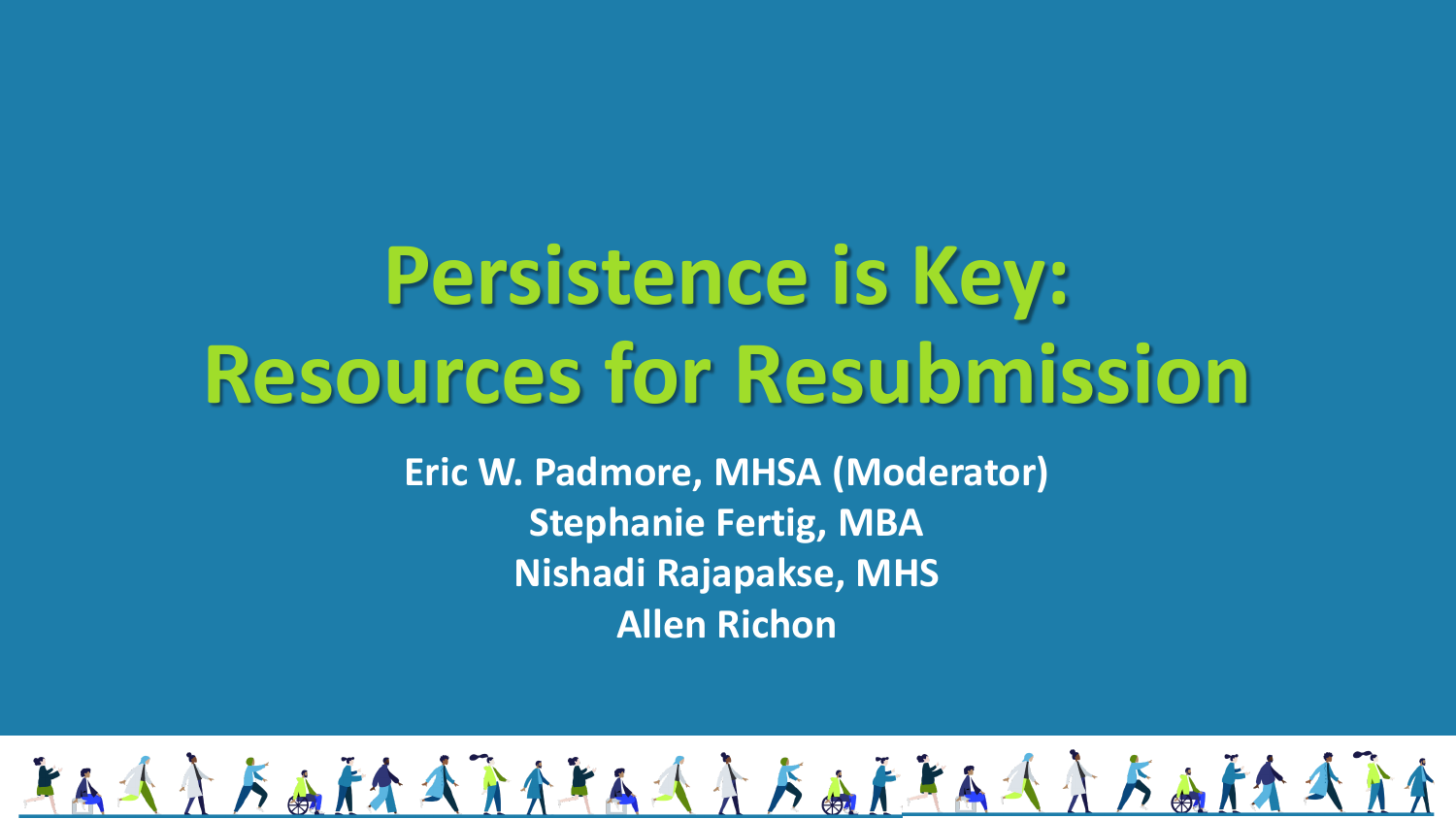

# *Persistence is Key: Resources for Resubmission*

**Stephanie Fertig, MBA HHS Small Business Program Lead**

**SEED (Small business Education & Entrepreneurial Development) Office of the Director | Office of Extramural Research | National Institutes of Health** 

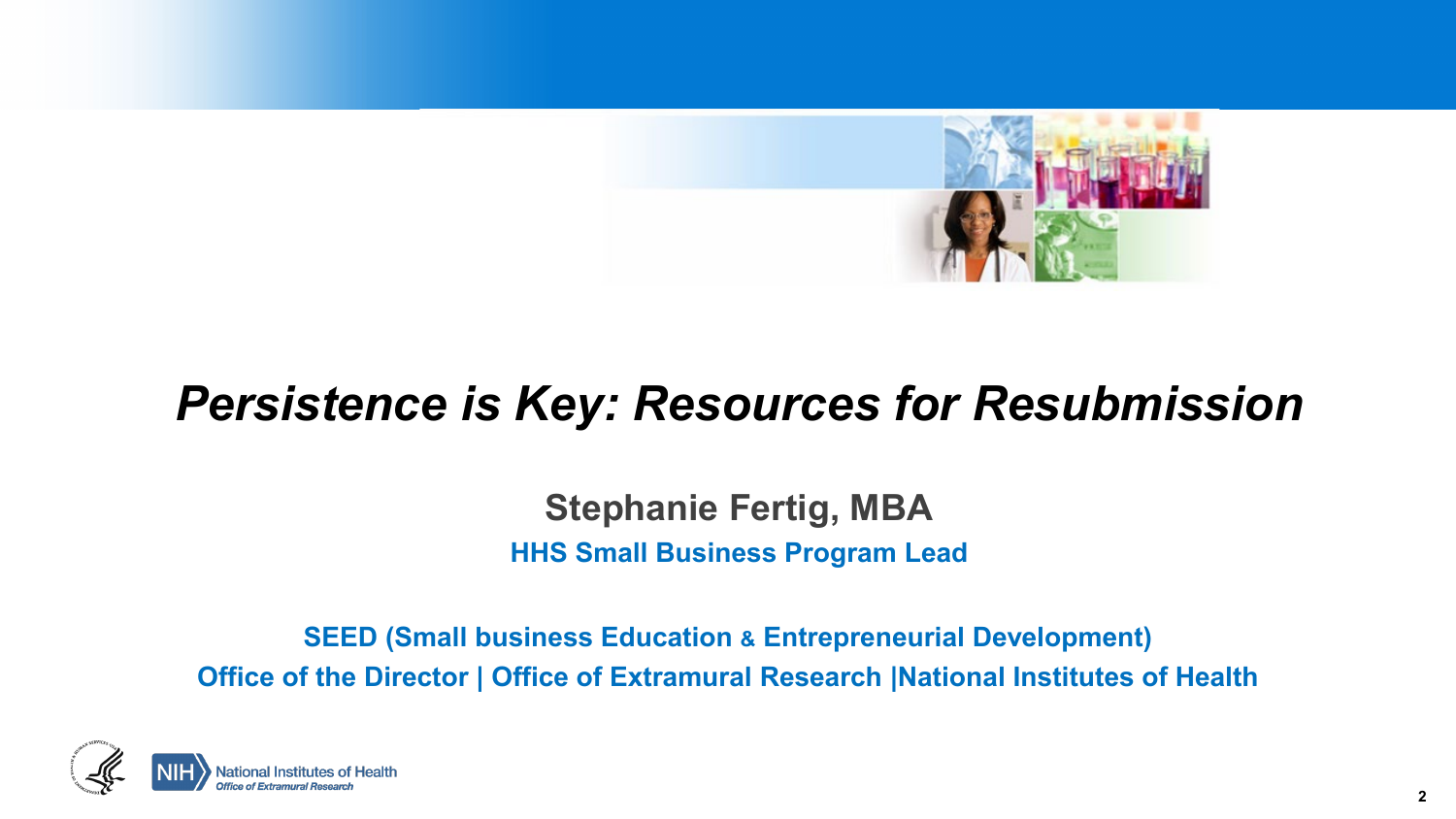#### **NIH Application & Review Process**

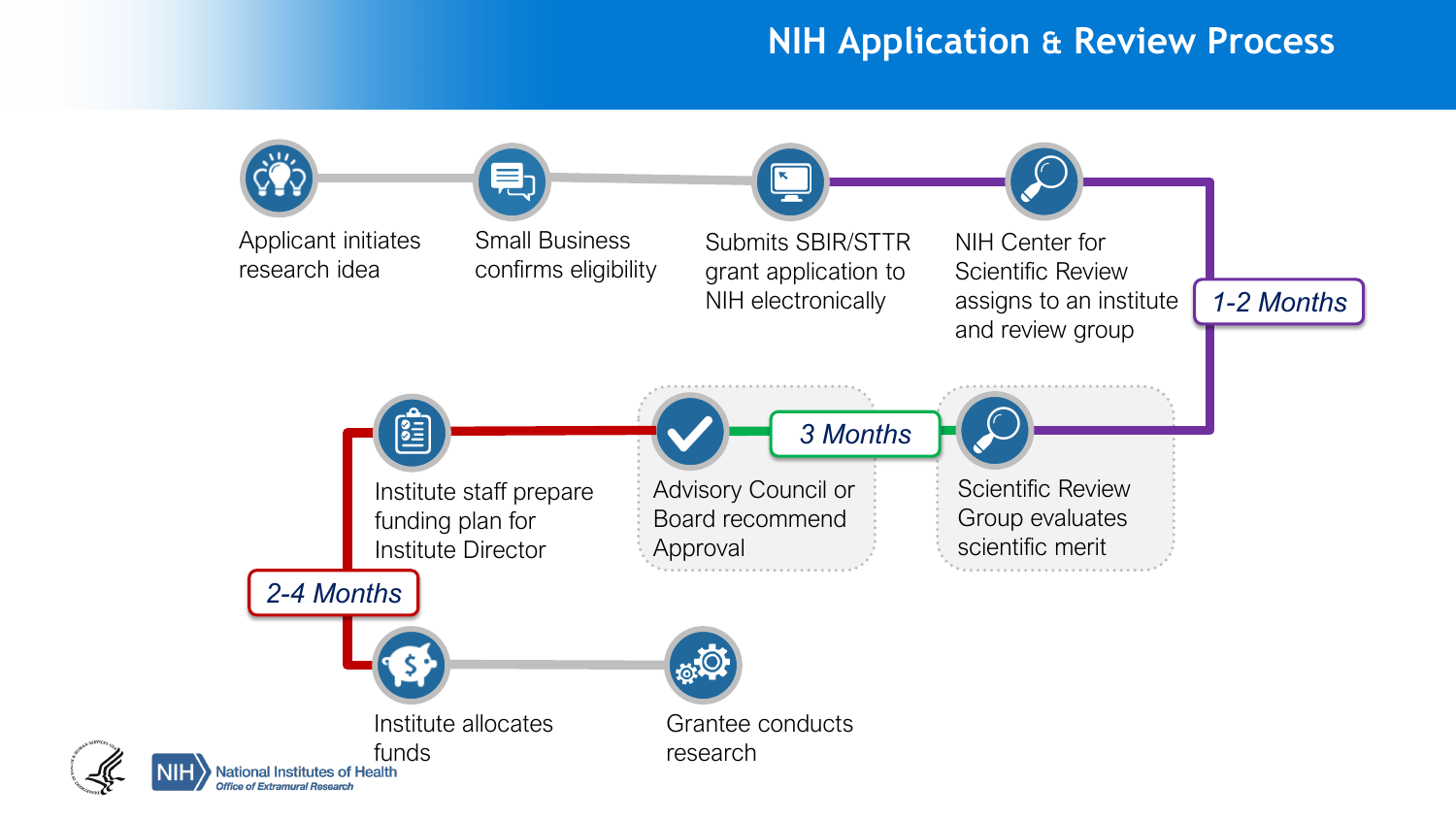# **Review Criteria**

# **Overall Impact Score**

#### **Scored Review Criteria (score 1-9)**

- Significance (Real Problem/Commercial Potential)
- Investigators (Investigator and Team)
- Innovation (New or Improved?)
- Approach (Research Design, Feasible)
- Environment (Facilities/Resources)

#### **Additional Review Criteria (not scored individually)**

- Protection of Human Subjects
- Inclusion of Women, Minorities & Children
- Vertebrate Animals
- **Biohazards**

Center for Scientific Review <https://public.csr.nih.gov/>

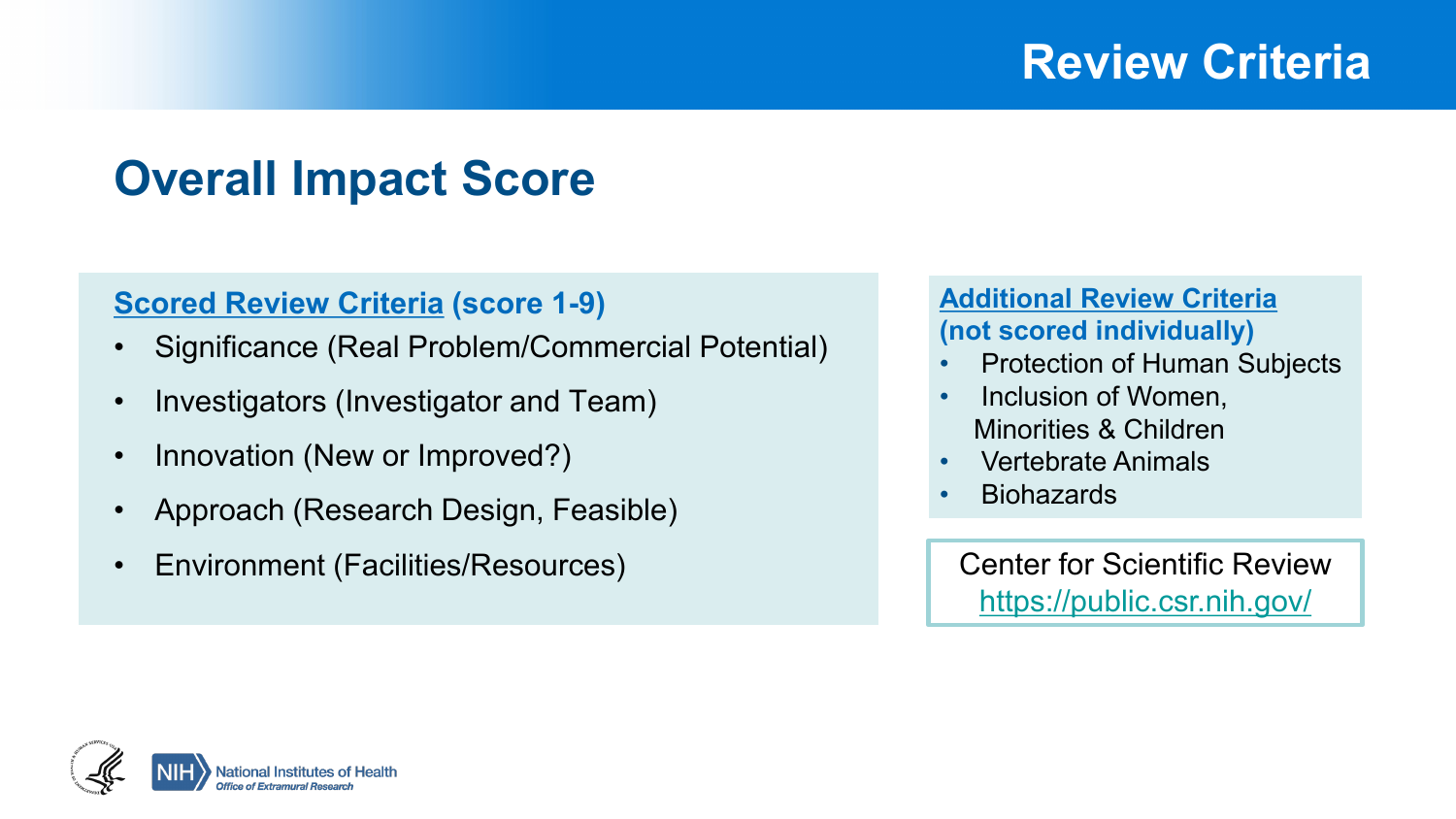#### **NIH Application & Review Process**

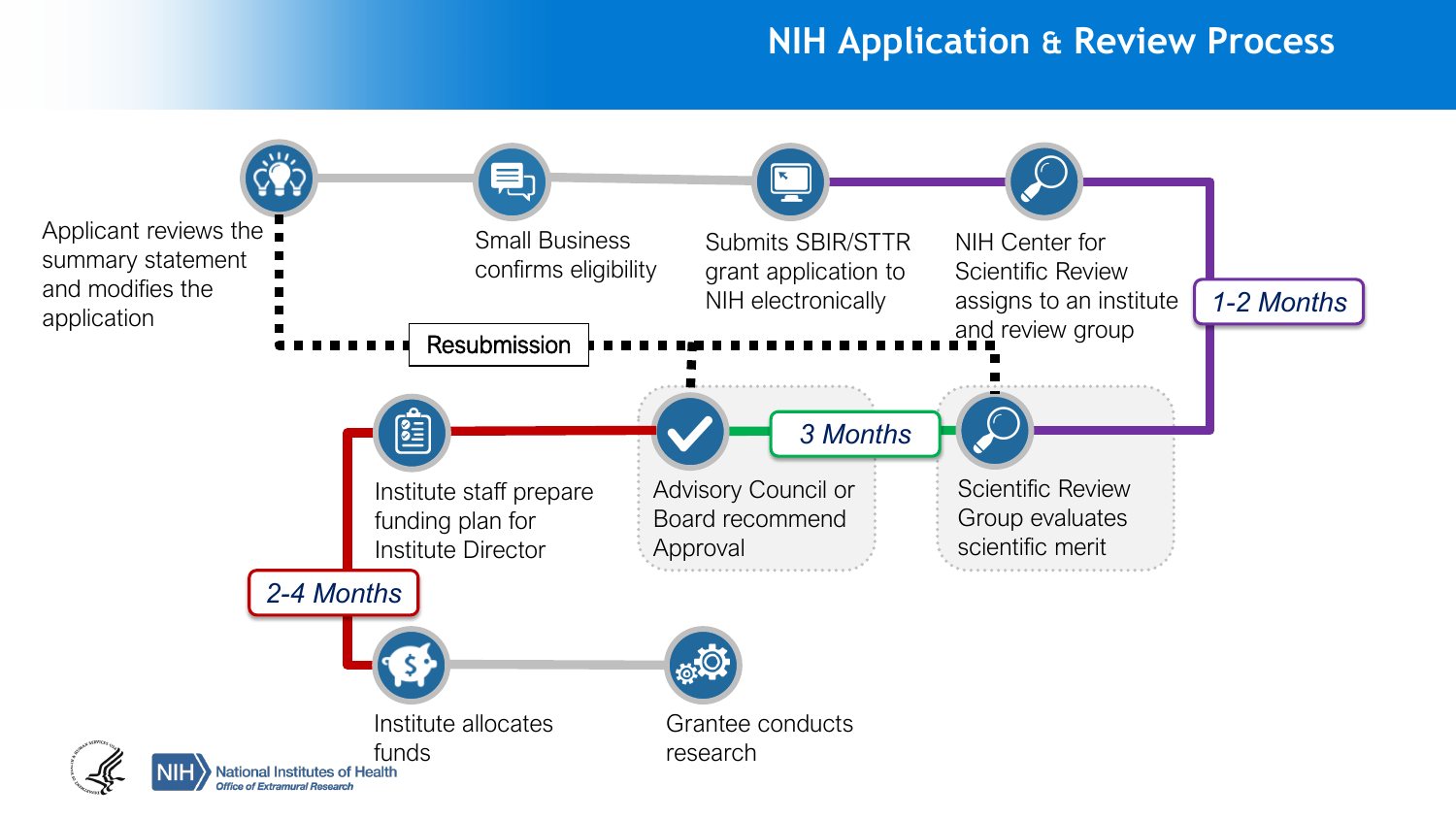

### **Be Prepared to Resubmit!**

*"SBIR is a tough route, and people should be aware of that. The reviewers are not concerned about feelings. But take the criticism seriously, correct the things that need correcting and be prepared to resubmit. Don't give up because of a depressing review."* **Mary Potasek, Ph.D.**





President and Co-founder NCI Awardee <https://www.simphotek.com/>

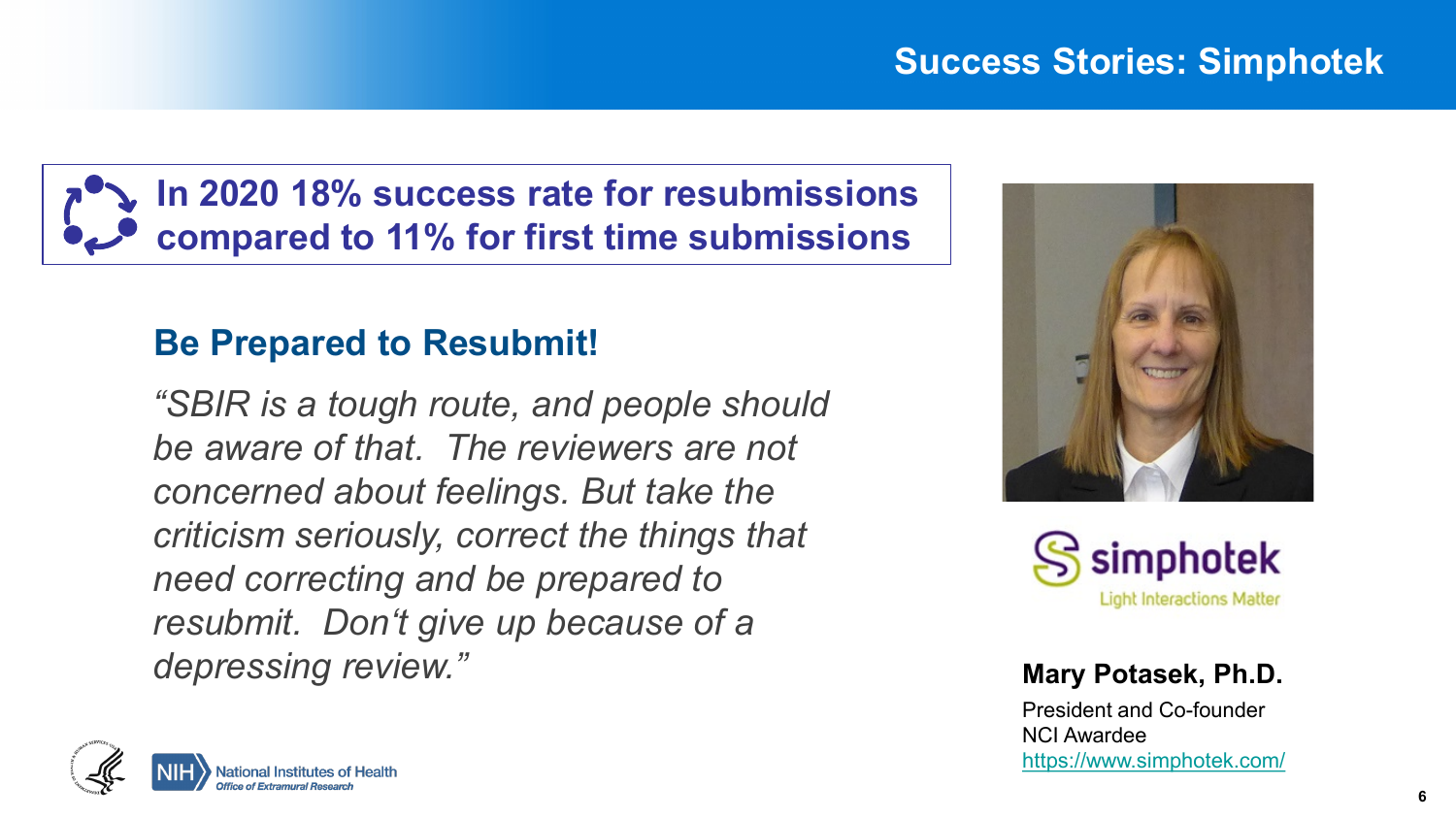#### **Success Stories: REESI**

### **Be Prepared to Resubmit!**

*"[SBIR] has been a long, trying, but worthwhile journey...from multiple submissions that were not discussed...to applications that scored below the funding levels...to concurrent applications (one Phase II and a Phase I) emerging from the rigorous peer review process with impact scores in the "Excellent" range."*



#### **Laverne Morrow Carter, Ph.D.**

Founder & President, REESSI NIMHD SBIR Awardee [http://www.reessi.com](http://www.reessi.com/)

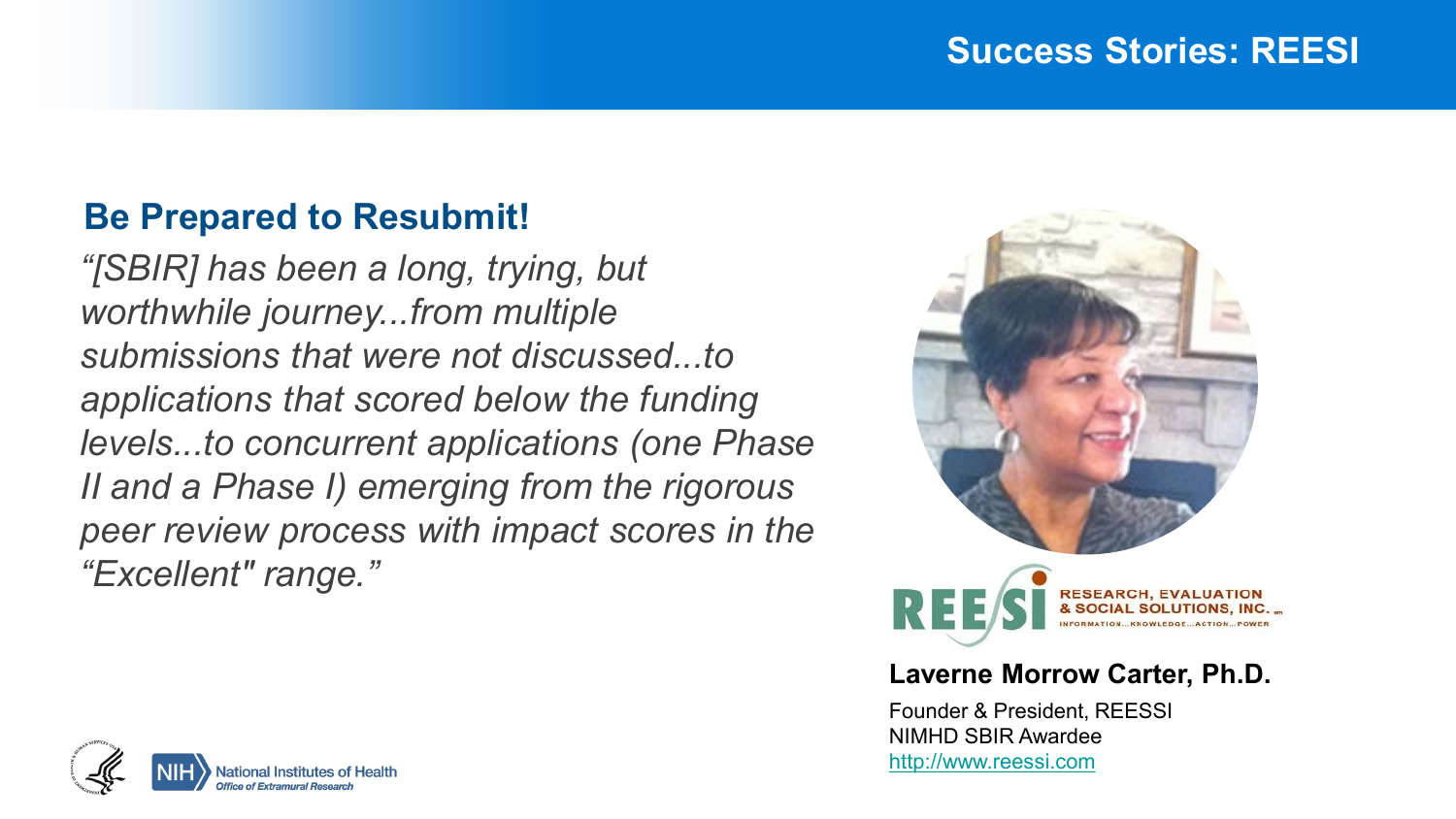#### **Talk to your Program Officer at least a month before the application deadline!**